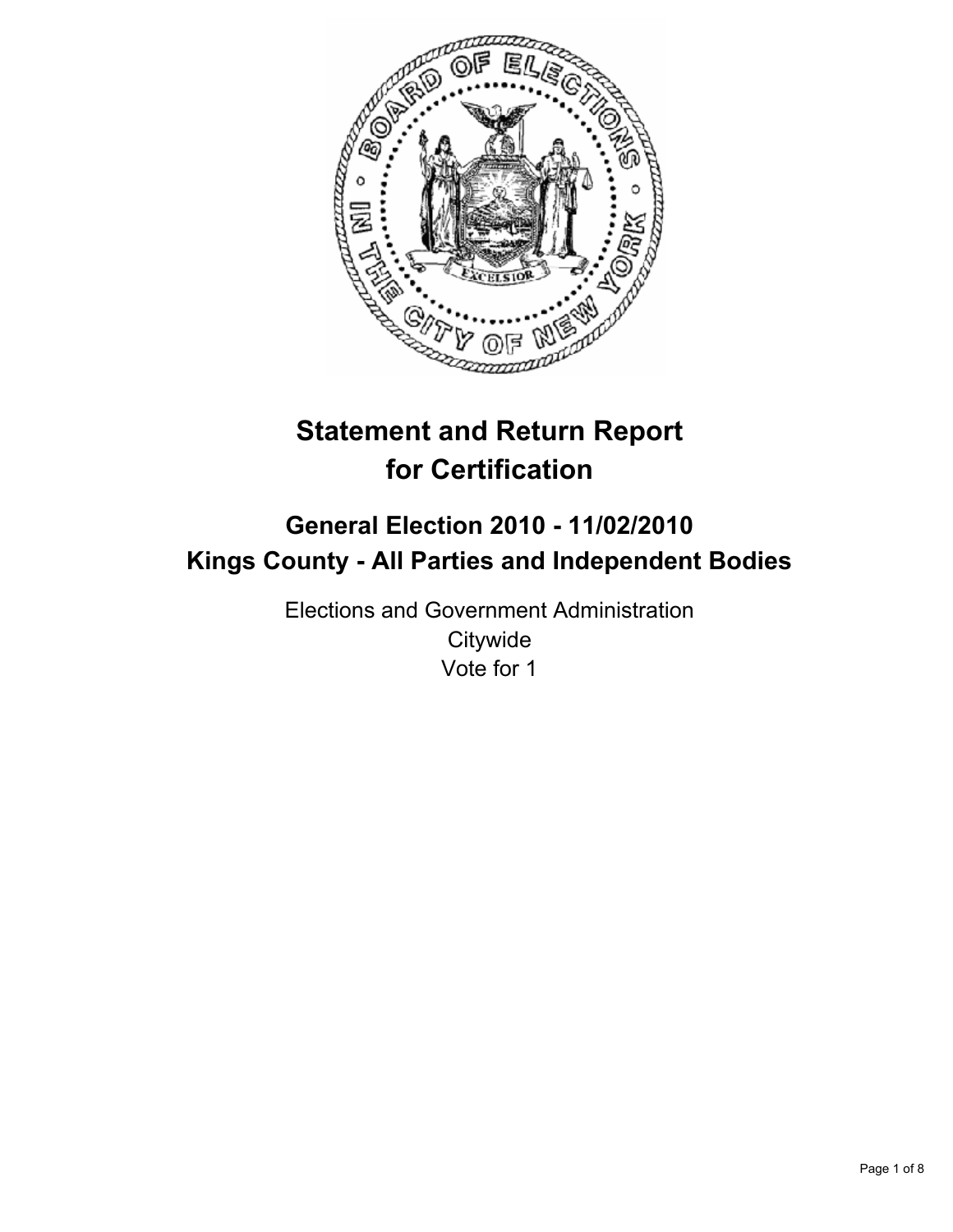

| PUBLIC COUNTER       | 19,776 |
|----------------------|--------|
| <b>EMERGENCY</b>     | 79     |
| ABSENTEE/MILITARY    | 240    |
| <b>AFFIDAVIT</b>     | 534    |
| <b>Total Ballots</b> | 20,659 |
| <b>YES</b>           | 7,947  |
| <b>NO</b>            | 1,818  |
| <b>Total Votes</b>   | 9,765  |
| Unrecorded           | 10,894 |

#### **Assembly District 41**

| <b>PUBLIC COUNTER</b> | 22,546 |
|-----------------------|--------|
| <b>EMERGENCY</b>      | 0      |
| ABSENTEE/MILITARY     | 424    |
| <b>AFFIDAVIT</b>      | 312    |
| <b>Total Ballots</b>  | 23,371 |
| <b>YES</b>            | 10,593 |
| <b>NO</b>             | 2,705  |
| <b>Total Votes</b>    | 13,298 |
| Unrecorded            | 10.073 |

## **Assembly District 42**

| PUBLIC COUNTER       | 18,342 |
|----------------------|--------|
| <b>EMERGENCY</b>     | 36     |
| ABSENTEE/MILITARY    | 256    |
| <b>AFFIDAVIT</b>     | 428    |
| <b>Total Ballots</b> | 19,166 |
| <b>YES</b>           | 8,176  |
| <b>NO</b>            | 2,051  |
| <b>Total Votes</b>   | 10,227 |
| Unrecorded           | 8,939  |

| PUBLIC COUNTER       | 20,734 |
|----------------------|--------|
| <b>EMERGENCY</b>     | 3      |
| ABSENTEE/MILITARY    | 363    |
| AFFIDAVIT            | 472    |
| <b>Total Ballots</b> | 21,648 |
| <b>YES</b>           | 9,592  |
| <b>NO</b>            | 2,082  |
| <b>Total Votes</b>   | 11,674 |
| Unrecorded           | 9.974  |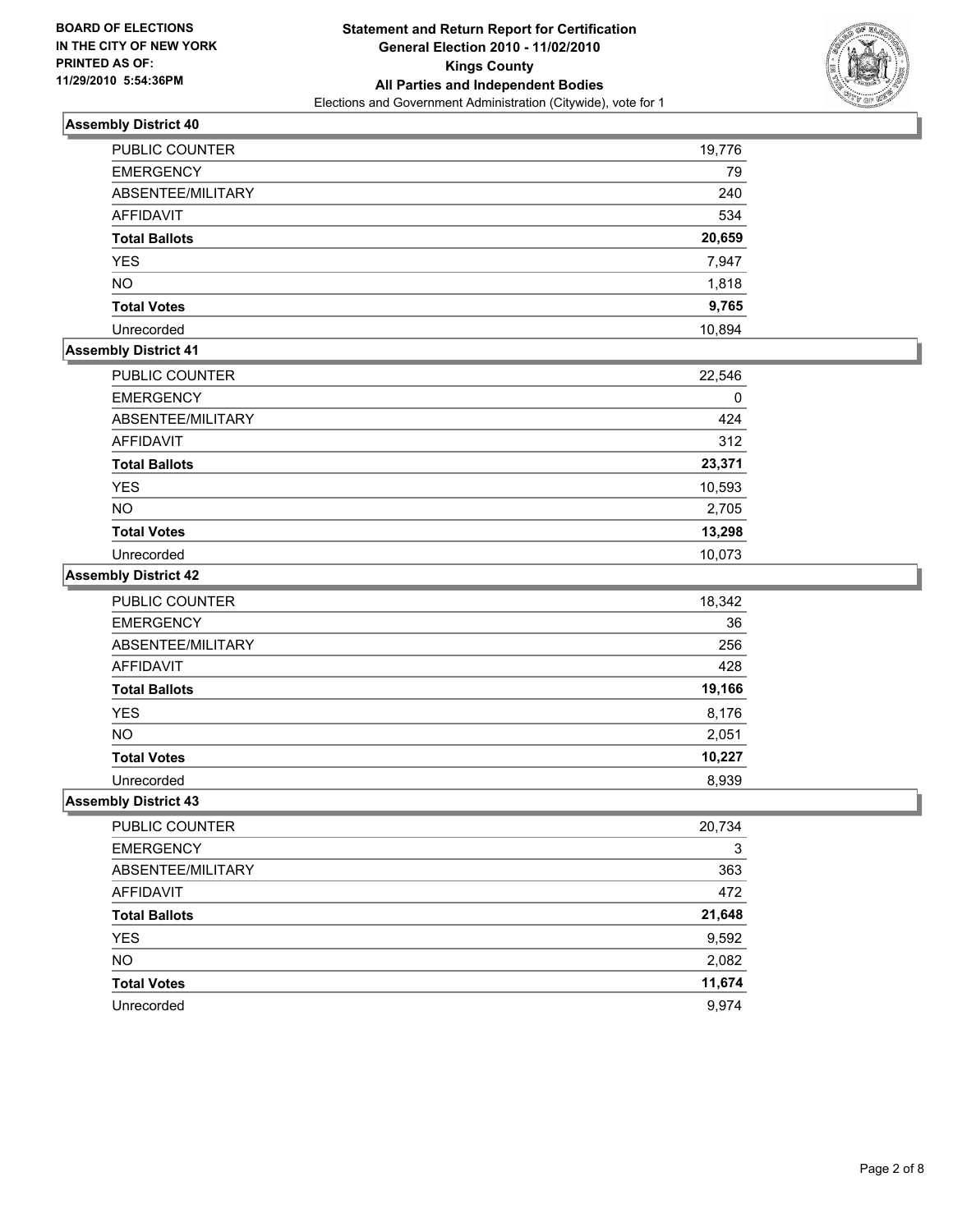

| PUBLIC COUNTER       | 23,054 |
|----------------------|--------|
| <b>EMERGENCY</b>     | 0      |
| ABSENTEE/MILITARY    | 474    |
| <b>AFFIDAVIT</b>     | 557    |
| <b>Total Ballots</b> | 24,263 |
| <b>YES</b>           | 14,367 |
| <b>NO</b>            | 2,722  |
| <b>Total Votes</b>   | 17,089 |
| Unrecorded           | 7.174  |

## **Assembly District 45**

| <b>PUBLIC COUNTER</b> | 16,618 |
|-----------------------|--------|
| <b>EMERGENCY</b>      | 3      |
| ABSENTEE/MILITARY     | 475    |
| <b>AFFIDAVIT</b>      | 218    |
| <b>Total Ballots</b>  | 17,406 |
| <b>YES</b>            | 6,849  |
| <b>NO</b>             | 2,512  |
| <b>Total Votes</b>    | 9,361  |
| Unrecorded            | 8.045  |

## **Assembly District 46**

| <b>PUBLIC COUNTER</b> | 18,630 |
|-----------------------|--------|
| <b>EMERGENCY</b>      | 9      |
| ABSENTEE/MILITARY     | 574    |
| <b>AFFIDAVIT</b>      | 321    |
| <b>Total Ballots</b>  | 19,609 |
| <b>YES</b>            | 8,631  |
| <b>NO</b>             | 2,106  |
| <b>Total Votes</b>    | 10,737 |
| Unrecorded            | 8.872  |

| PUBLIC COUNTER       | 13,873 |
|----------------------|--------|
| <b>EMERGENCY</b>     | 0      |
| ABSENTEE/MILITARY    | 369    |
| AFFIDAVIT            | 205    |
| <b>Total Ballots</b> | 14,508 |
| <b>YES</b>           | 5,253  |
| <b>NO</b>            | 1,294  |
| <b>Total Votes</b>   | 6,547  |
| Unrecorded           | 7,961  |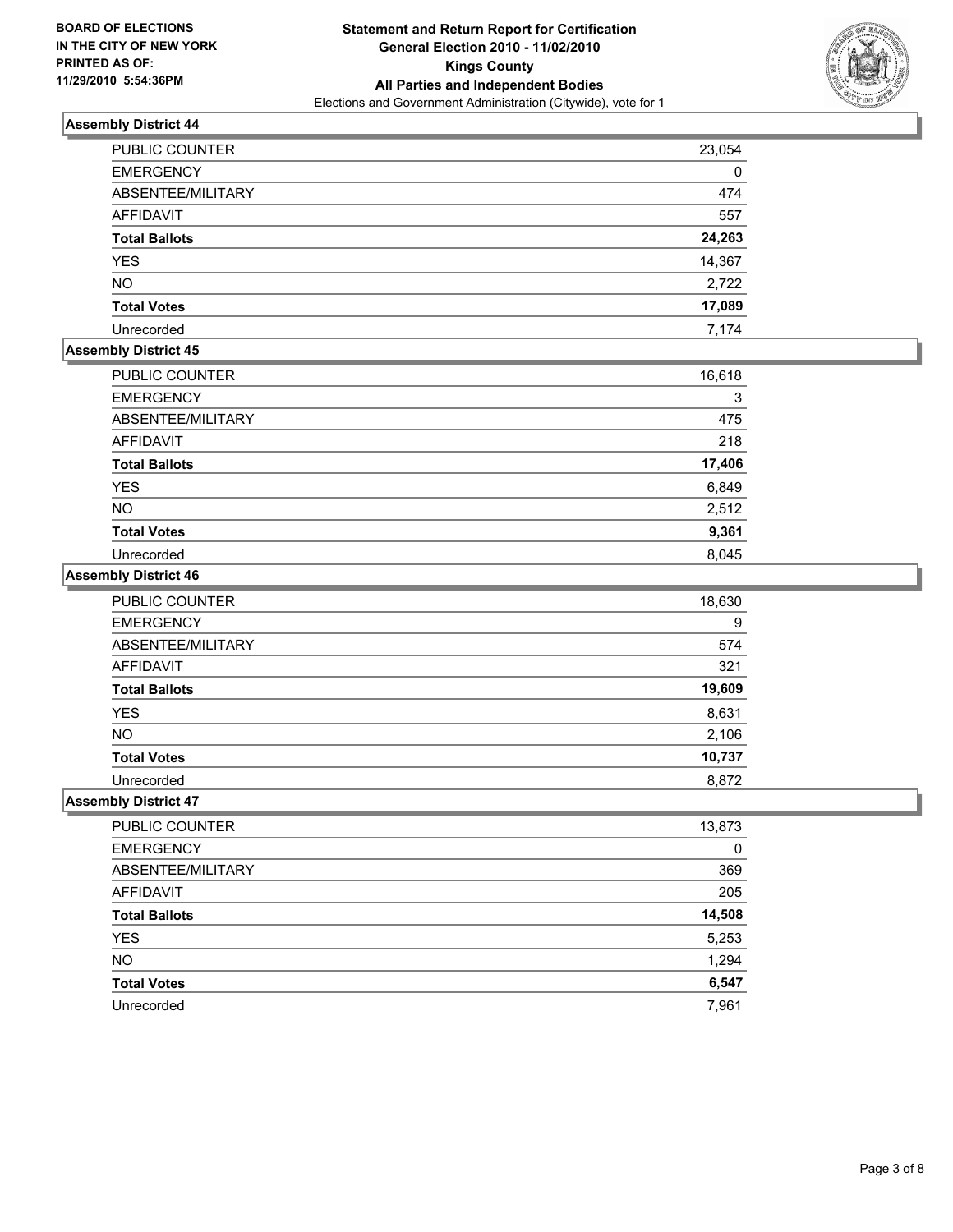

| <b>PUBLIC COUNTER</b> | 16,109 |
|-----------------------|--------|
| <b>EMERGENCY</b>      | 0      |
| ABSENTEE/MILITARY     | 273    |
| <b>AFFIDAVIT</b>      | 172    |
| <b>Total Ballots</b>  | 16,735 |
| <b>YES</b>            | 5,630  |
| <b>NO</b>             | 2,032  |
| <b>Total Votes</b>    | 7,662  |
| Unrecorded            | 9.073  |

## **Assembly District 49**

| <b>PUBLIC COUNTER</b> | 12,779 |
|-----------------------|--------|
| <b>EMERGENCY</b>      | 0      |
| ABSENTEE/MILITARY     | 318    |
| AFFIDAVIT             | 159    |
| <b>Total Ballots</b>  | 13,316 |
| <b>YES</b>            | 5,914  |
| <b>NO</b>             | 1,350  |
| <b>Total Votes</b>    | 7,264  |
| Unrecorded            | 6,052  |

## **Assembly District 50**

| <b>PUBLIC COUNTER</b> | 19,344 |
|-----------------------|--------|
| <b>EMERGENCY</b>      |        |
| ABSENTEE/MILITARY     | 264    |
| <b>AFFIDAVIT</b>      | 644    |
| <b>Total Ballots</b>  | 20,329 |
| <b>YES</b>            | 9,771  |
| <b>NO</b>             | 1,449  |
| <b>Total Votes</b>    | 11,220 |
| Unrecorded            | 9.109  |

| PUBLIC COUNTER       | 11,076 |
|----------------------|--------|
| <b>EMERGENCY</b>     | 0      |
| ABSENTEE/MILITARY    | 170    |
| <b>AFFIDAVIT</b>     | 273    |
| <b>Total Ballots</b> | 11,561 |
| <b>YES</b>           | 5,318  |
| <b>NO</b>            | 937    |
| <b>Total Votes</b>   | 6,255  |
| Unrecorded           | 5,306  |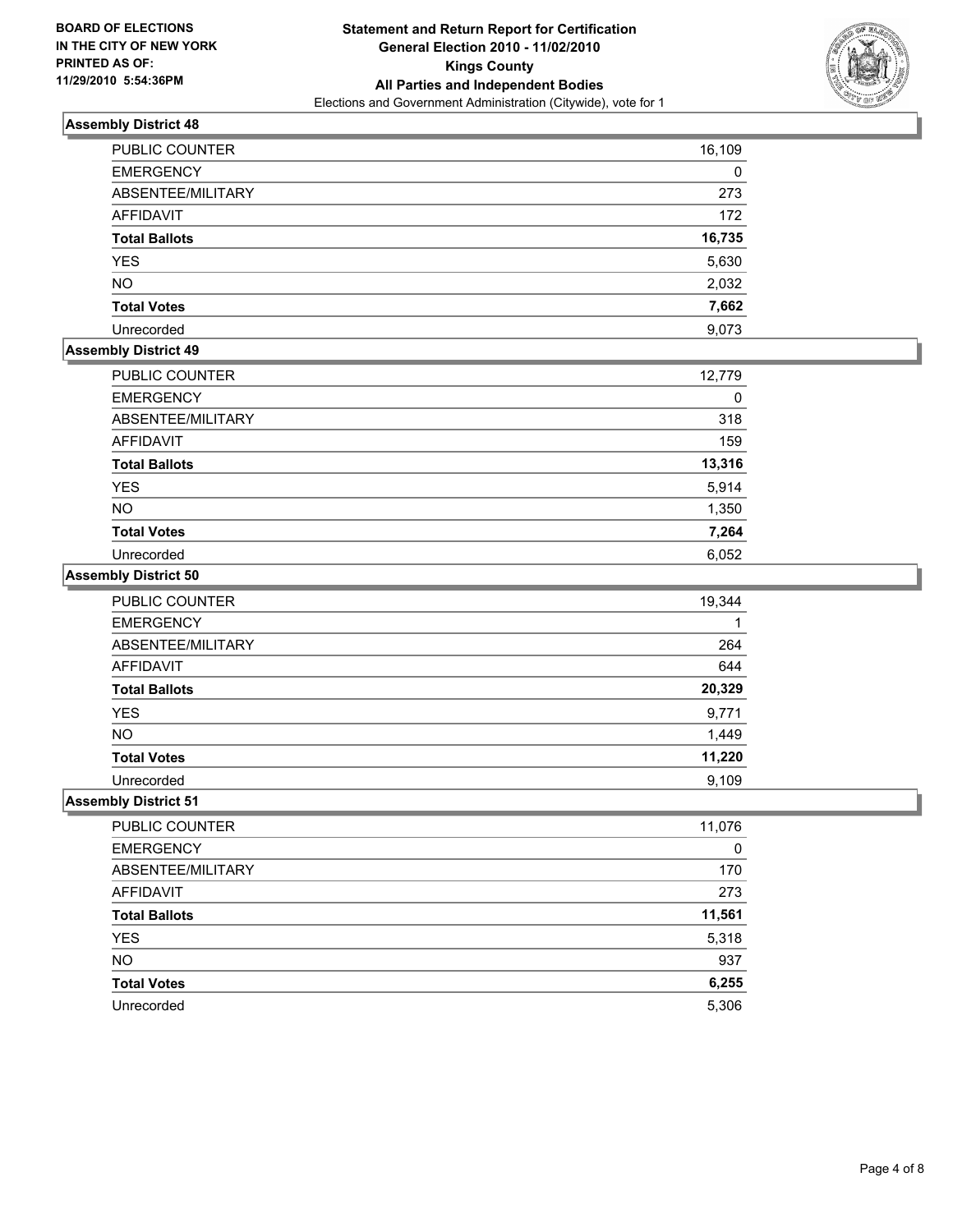

| <b>PUBLIC COUNTER</b> | 35,319 |
|-----------------------|--------|
| <b>EMERGENCY</b>      | 2      |
| ABSENTEE/MILITARY     | 899    |
| AFFIDAVIT             | 992    |
| <b>Total Ballots</b>  | 37,619 |
| <b>YES</b>            | 25,379 |
| <b>NO</b>             | 3,371  |
| <b>Total Votes</b>    | 28,750 |
| Unrecorded            | 8.869  |

#### **Assembly District 53**

| PUBLIC COUNTER       | 16,303 |
|----------------------|--------|
| <b>EMERGENCY</b>     | 6      |
| ABSENTEE/MILITARY    | 179    |
| <b>AFFIDAVIT</b>     | 592    |
| <b>Total Ballots</b> | 17,126 |
| <b>YES</b>           | 7,643  |
| <b>NO</b>            | 1,229  |
| <b>Total Votes</b>   | 8,872  |
| Unrecorded           | 8.254  |

## **Assembly District 54**

| PUBLIC COUNTER       | 12,642 |
|----------------------|--------|
| <b>EMERGENCY</b>     | 32     |
| ABSENTEE/MILITARY    | 90     |
| <b>AFFIDAVIT</b>     | 404    |
| <b>Total Ballots</b> | 13,178 |
| <b>YES</b>           | 5,065  |
| <b>NO</b>            | 1,177  |
| <b>Total Votes</b>   | 6,242  |
| Unrecorded           | 6,936  |

| PUBLIC COUNTER       | 17,166 |
|----------------------|--------|
| <b>EMERGENCY</b>     | 83     |
| ABSENTEE/MILITARY    | 188    |
| <b>AFFIDAVIT</b>     | 409    |
| <b>Total Ballots</b> | 17,859 |
| <b>YES</b>           | 7,083  |
| <b>NO</b>            | 1,704  |
| <b>Total Votes</b>   | 8,787  |
| Unrecorded           | 9,072  |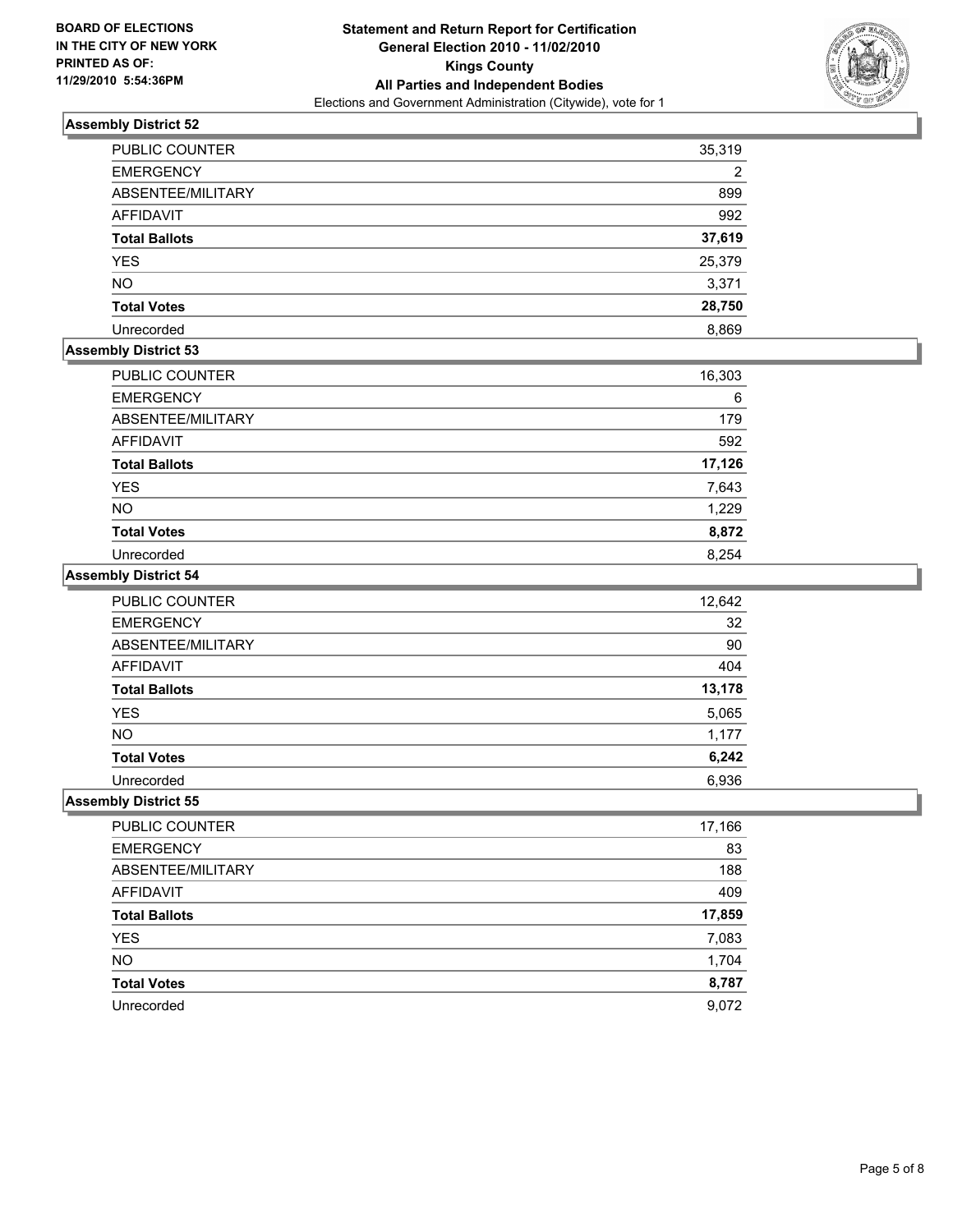

| PUBLIC COUNTER       | 19,936 |
|----------------------|--------|
| <b>EMERGENCY</b>     | 0      |
| ABSENTEE/MILITARY    | 255    |
| <b>AFFIDAVIT</b>     | 571    |
| <b>Total Ballots</b> | 20,782 |
| <b>YES</b>           | 9,688  |
| <b>NO</b>            | 2,260  |
| <b>Total Votes</b>   | 11,948 |
| Unrecorded           | 8.834  |

## **Assembly District 57**

| <b>PUBLIC COUNTER</b> | 27,307 |
|-----------------------|--------|
| <b>EMERGENCY</b>      | 0      |
| ABSENTEE/MILITARY     | 464    |
| <b>AFFIDAVIT</b>      | 867    |
| <b>Total Ballots</b>  | 28,734 |
| <b>YES</b>            | 16,039 |
| <b>NO</b>             | 2,507  |
| <b>Total Votes</b>    | 18,546 |
| Unrecorded            | 10,188 |

#### **Assembly District 58**

| PUBLIC COUNTER       | 20,072 |
|----------------------|--------|
| <b>EMERGENCY</b>     | 6      |
| ABSENTEE/MILITARY    | 410    |
| AFFIDAVIT            | 388    |
| <b>Total Ballots</b> | 20,922 |
| <b>YES</b>           | 9,232  |
| <b>NO</b>            | 1,762  |
| <b>Total Votes</b>   | 10,994 |
| Unrecorded           | 9,928  |

| PUBLIC COUNTER       | 22,800 |
|----------------------|--------|
| <b>EMERGENCY</b>     | 90     |
| ABSENTEE/MILITARY    | 406    |
| <b>AFFIDAVIT</b>     | 330    |
| <b>Total Ballots</b> | 23,675 |
| <b>YES</b>           | 12,174 |
| <b>NO</b>            | 2,696  |
| <b>Total Votes</b>   | 14,870 |
| Unrecorded           | 8,805  |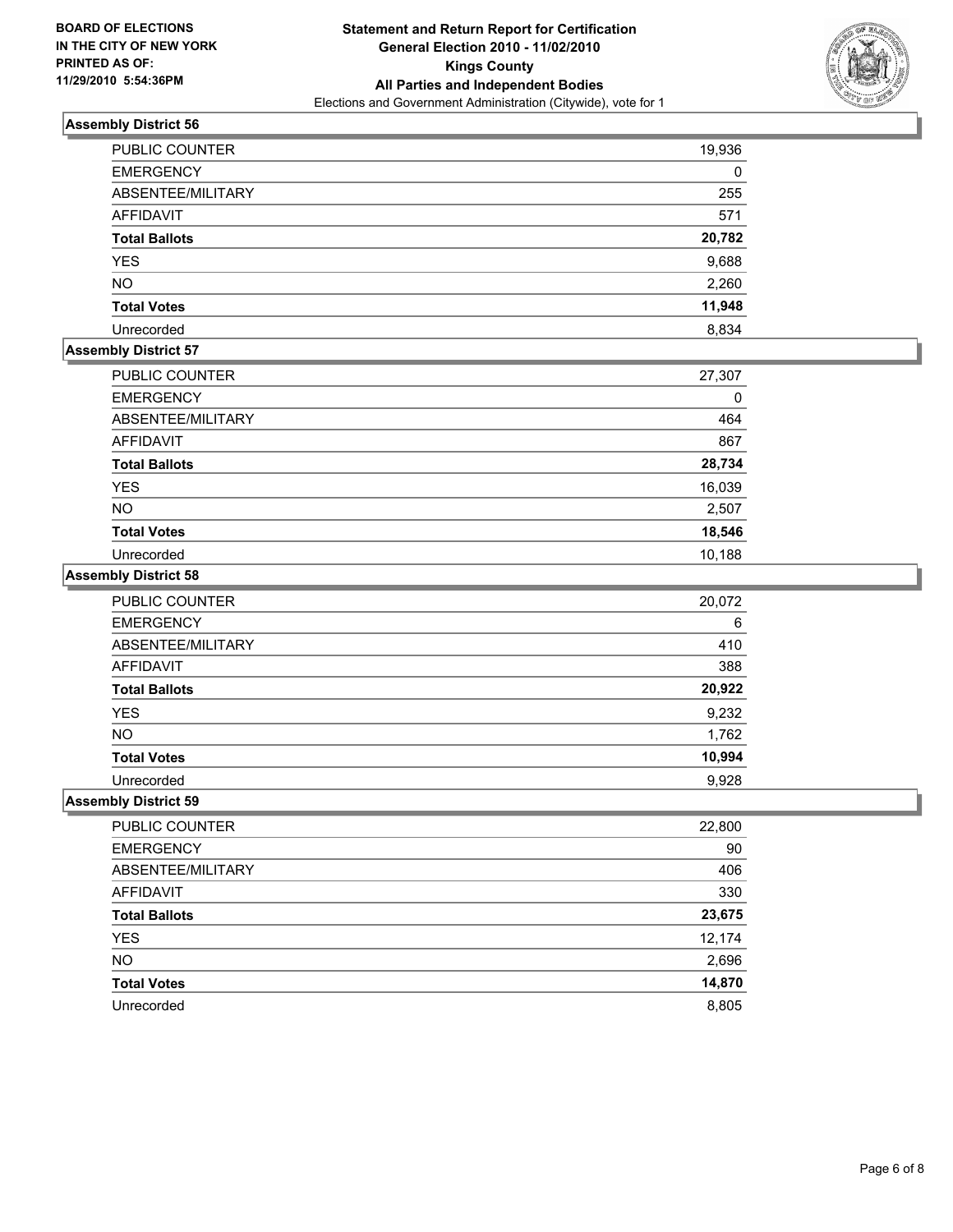

| PUBLIC COUNTER       | 8,866 |
|----------------------|-------|
| <b>EMERGENCY</b>     | 0     |
| ABSENTEE/MILITARY    | 189   |
| <b>AFFIDAVIT</b>     | 140   |
| <b>Total Ballots</b> | 9,239 |
| <b>YES</b>           | 5,446 |
| <b>NO</b>            | 1,163 |
| <b>Total Votes</b>   | 6,609 |
| Unrecorded           | 2,630 |